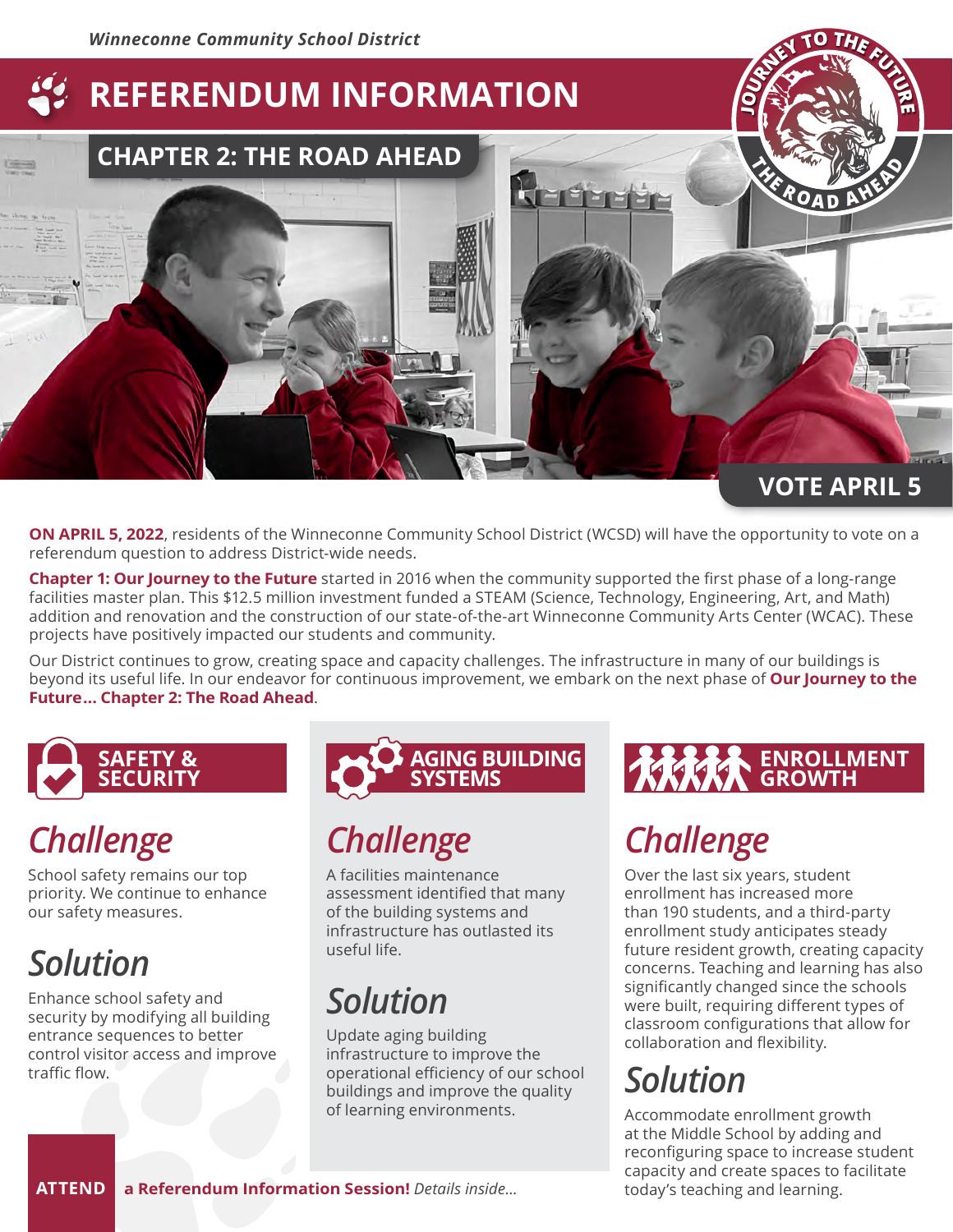### **REFERENDUM INFORMATION**

*The Plan*

The proposed plan addresses the most immediate needs in our facilities master plan and impacts **all three schools and every student in our District**.



- Modify building entrances at all schools to add another layer of security and better control visitor access
- Replace and reconfigure High School parking to improve traffic flow
- High School locker room remodel for improved privacy



*This architectural drawing illustrates an example of a controlled entrance sequence.*

## *The Referendum Question*

Below is the actual language that will appear on the April 5 ballot.

Question: Shall the Winneconne Community School District, Winnebago and Waushara Counties, Wisconsin be authorized to issue pursuant to Chapter 67 of the Wisconsin Statutes, general obligation bonds in an amount not to exceed \$47,800,000 for the public purpose of paying the cost of a school facility improvement project consisting of: District-wide safety and security upgrades and capital maintenance improvements; Middle School renovations and additions; High School remodeling and facility updates; Elementary School playground upgrades; site improvements; and acquisition of related furnishings, fixtures and equipment?

 $Yes$  No

### **MORE INFORMATION**

## **SAFETY & SECURITY | \$3,096,000 INFRASTRUCTURE | \$9,290,000**

Infrastructure Improvements for Aging Building Systems:

#### **WINNECONNE ELEMENTARY**

- Upgrade electrical, plumbing, and fire alarm systems
- Address Americans with Disabilities Act (ADA) compliance issues
- Replace windows and make other exterior building improvements
- Update flooring, ceiling, and doors (as needed)
- New playground

#### **WINNECONNE MIDDLE SCHOOL**

- Upgrade all building systems (HVAC, electrical, plumbing, fire alarm, and bell)
- Replace roof
- Update flooring, ceiling, and doors (as needed)
- Address ADA compliance issues

*Middle School infrastructure costs are included in the Middle School additions and renovation project budget.*

#### **WINNECONNE HIGH SCHOOL**

- Upgrade plumbing and building automation (HVAC)/ electric system controls
- Replace roof sections, flooring, and doors (as needed)
- Address ADA compliance issues

### **INFO SESSIONS**

You're invited to join us for one of the upcoming **Referendum Information Sessions**. This is



your opportunity to learn more about the proposed solution and get your questions answered by our facility master planning consultants.

### **MARCH 2** & **MARCH 16**

6:30 PM ● Middle School Lecture Room





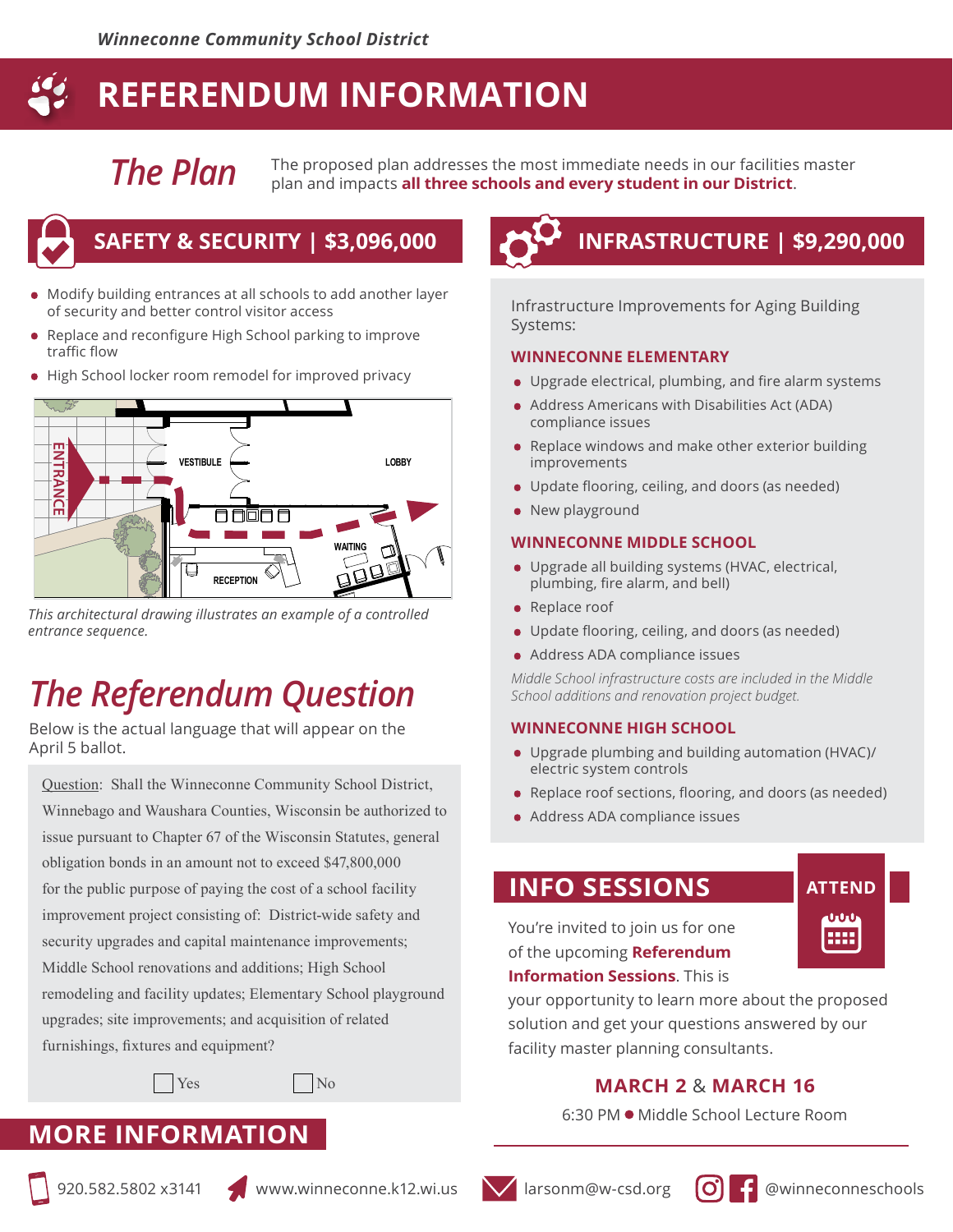

### **VOTE APRIL 5**

### **CAPACITY & LEARNING ENVIRONMENTS | \$35,414,000**

Accommodating Enrollment Growth and Enhancing Learning Environments at the Middle School:

- Additions and renovations at Winneconne Middle School to revitalize and add another 50 years of life to the building
	- **•** Remove panel wall system and replace with permanent walls
	- **•** Add capacity by building classrooms, creating breakout spaces, and organizing grade levels into neighborhoods to support collaboration
	- **•** Build an additional gym for middle and high school students and community members
	- **•** Renovate kitchen, commons, and library
	- **•** Transition computer labs into largegroup collaboration rooms
	- **•** Update finishes







### *The Road Ahead ... What Does Chapter 3 Look Like?*

Our facilities assessment revealed that our District needs exceed \$80 million. We realize we cannot do all of these projects at once. Therefore, we created a plan to address our most immediate needs, and then an overall long-range plan to address developing needs in phases.

In 2012, voters supported a referendum to replace building systems at Winneconne Elementary School, adding another 20 years of life to the building. The investment in

this referendum will allow the building to continue serving our students and community for at least 10 more years and fulfill our promise from 2012. During these 10 years, the District will be saving funds for the possible purchase of land for a future new elementary school.

> Scan the code with your phone's camera to check out our **[master plan](http://www.winneconne.k12.wi.us/common/pages/DisplayFile.aspx?itemId=37985061 )**.